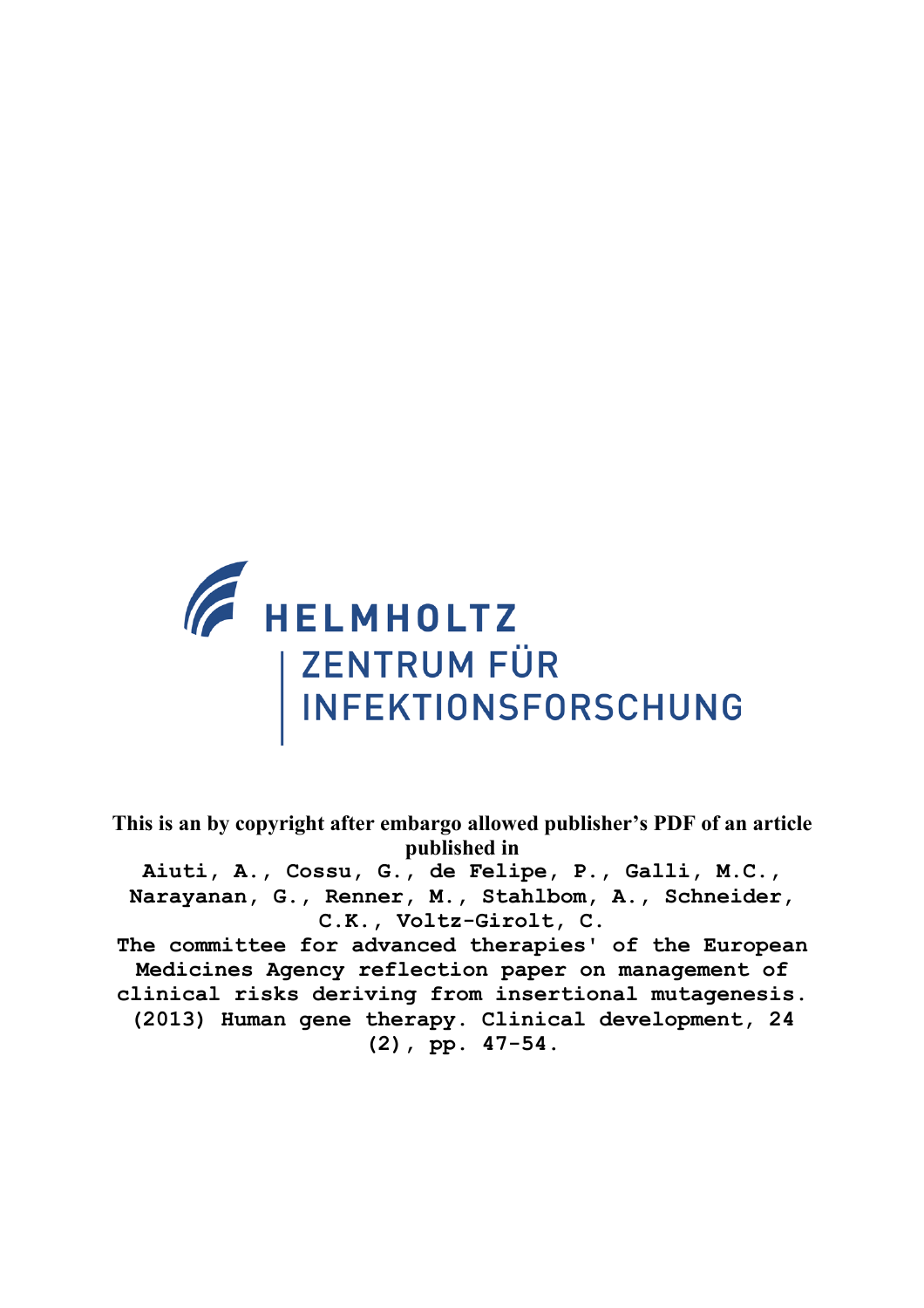# The Committee for Advanced Therapies' of the European Medicines Agency Reflection Paper on Management of Clinical Risks Deriving from Insertional Mutagenesis

Alessandro Aiuti,<sup>1–3\*</sup> Giulio Cossu,<sup>4,5</sup> Pablo de Felipe,<sup>1,6</sup> Maria Cristina Galli,<sup>1,7</sup> Gopalan Narayanan,<sup>4,8‡</sup> Matthias Renner,<sup>1,9</sup> Axel Stahlbom,<sup>1,10</sup> Christian K. Schneider,<sup>4,11,12</sup> and Caroline Voltz-Girolt<sup>1</sup>

## Abstract

In the European Union, the Committee for Advanced Therapies of the European Medicines Agency takes the lead in the scientific assessment for marketing authorization applications for advanced therapy medicinal products, which include gene therapy medicinal products, somatic cell therapy medicinal products, and tissueengineered products. The Committee for Advanced Therapies also takes the lead in defining the scientific framework for the quality, nonclinical and clinical development of such products. This reflection paper represents the Committee's current thinking on management of clinical risks deriving from insertional mutagenesis. A multidisciplinary approach to insertional mutagenesis is provided. This reflection paper has been adopted by the committee in its April 2013 meeting.

### Introduction (Background)

INTEGRATING VECTORS ARE CONSIDERED the tools of choice<br>by the scientific community when aiming at treating disntegrating vectors are considered the tools of choice eases that require lifelong gene expression. These vectors are inserted permanently into the cell genome, and once the cells replicate, the integrated sequences are transmitted to its progeny. Such vector-based gene therapy medicinal products (GTMP) have been widely used to treat monogenic disorders, cancer, and infectious diseases (Rossi et al., 2007; Naldini, 2011). Integrating vectors are typically employed for ex vivo gene transfer in different cell types, such as hematopoietic stem cells (HSCs), lymphocytes, and epidermal cells (Mavilio et al., 2006; Ott et al., 2006; Aiuti et al., 2009; Cartier et al., 2009; Ciceri et al., 2009; Boztug et al., 2010; Cavazzana-Calvo et al., 2010; Hacein-Bey-Abina et al., 2010; Gaspar et al., 2011a; Candotti et al., 2012), although they are also used for in vivo approaches (Balaggan and Ali, 2012; Guy et al., 2013).

Insertional mutagenesis leading to oncogenesis is a recognized safety concern of vector-based GTMP. For vectors that do not efficiently integrate, such as adeno-associated vectors, plasmids, or retroviral vectors modified to avoid integrations, insertions into the genome represent unintended and potentially rare events, and therefore insertional

This article has been written by the members of the drafting group who wrote the reflection paper on behalf of the Committee for Advanced Therapies. The main text is identical to the official reflection paper published on the website of the European Medicines Agency. It reflects the current thinking of the Committee for Advanced Therapies on this matter. © European Medicines Agency 1995-2012

<sup>1</sup>Gene Therapy Working Party of the Committee for Advanced Therapies, European Medicines Agency, 7, Westferry Circus E14 4HB, London, United Kingdom.

- <sup>3</sup>University Department of Pediatrics, Bambino Gesù Children's Hospital and Tor Vergata University, Rome, Italy.<br><sup>4</sup>Committee for Advanced Theranies, European Medicines, Agency, 7, Westferry Circus, E14, 4HB, London, Unit
- <sup>4</sup>Committee for Advanced Therapies, European Medicines Agency, 7, Westferry Circus E14 4HB, London, United Kingdom.
- 5 Department of Cell and Development Biology, University College London, Gower Street, London, WC1E 6BT United Kingdom.
- <sup>6</sup> Agencia Española de Medicamentos y Productos Sanitarios, Madrid, Spain.<br><sup>7</sup>Istituto Superiore di Sanità Viale Bogina Elona, 200,00161 Rome Italy.
- Istituto Superiore di Sanità, Viale Regina Elena, 299, 00161 Rome, Italy.<br><sup>8</sup>Modicines and Healthcare Products Regulatory Agency, 151 Buckingha
- <sup>8</sup>Medicines and Healthcare Products Regulatory Agency, 151 Buckingham Palace Road, Victoria, London, SW1W 9SZ United Kingdom. Paul-Ehrlich-Institut, Paul-Ehrlich-Str. 51-59, D-63225 Langen, Germany.
- 
- 

{ Former affiliations.

<sup>&</sup>lt;sup>2</sup>San Raffaele-Telethon Institute for Gene Therapy, Via Olgettina 58, 20132 Milan, Italy.

<sup>&</sup>lt;sup>10</sup>Läkemedelsverket (Medical Products Agency), Dag Hammarskjölds väg 42, 75103 Uppsala, Sweden.<br><sup>11</sup>Danish Health and Medicines Authority, Axel Heides Gade 1, 2300 Copenhagen, Denmark.<br><sup>12</sup>Twincore Centre for Experimental \*Rapporteur for the reflection paper.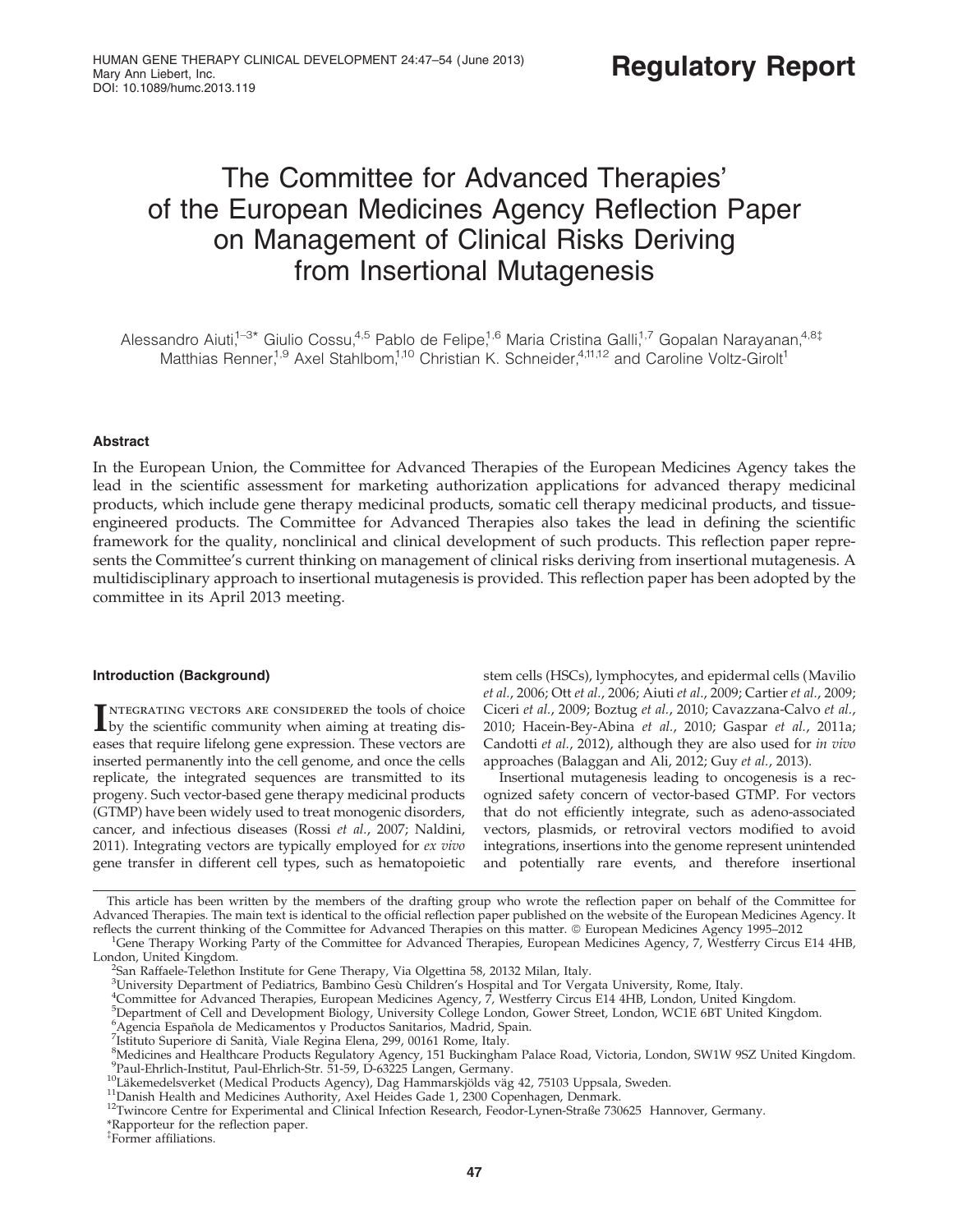oncogenesis remains, theoretically, at low risk. Insertional mutagenesis is instead more probable when using integrating vectors such as gammaretroviruses, lentivirus, and transposons, which are able to stably insert a therapeutic sequence into the host genome. Gene correction/gene replacement strategies aimed at targeting specific genomic sites (i.e., exploiting sequence-specific endonucleases such as artificial zinc finger or Transcription activator-like effector nuclease (TALEN)) could reduce the risk derived from random or semirandom insertions (Lombardo et al., 2011). Although these gene correction/gene replacement strategies might show some off-target activity, the risk of insertional oncogenesis is conceivably the lowest with respect to conventional approaches with integrating vectors (Gabriel et al., 2011).

This reflection paper is aimed at discussing the factors contributing to genotoxicity of vector integration, the strategies to reduce the risk associated to insertional mutagenesis, and the assays to evaluate vector oncogenesis at the preclinical and clinical level.

## Insertional mutagenesis events leading to oncogenesis in clinical experience

Serious adverse events caused by insertional mutagenesis have been reported in 12 patients with primary immunodeficiencies treated with gene-corrected HSC transduced with gammaretroviral vectors. These serious adverse events included five cases of acute T-cell lymphoid leukemia in two trials for X-linked severe combined immunodeficiency (SCID-X1) (Hacein-Bey-Abina et al., 2010; Gaspar et al., 2011b) occurring between 2 and 5.7 years after treatment; four cases of acute lymphoid leukemia (ALL) in Wiskott-Aldrich syndrome (Seymour and Thrasher, 2012; Witzel et al., 2012); and three cases of myelodysplasia in chronic granulomatous disease (CGD) (Stein et al., 2010; Aiuti et al., 2012). In all cases, transformed cell clones harbored vector insertions next to proto-oncogenes leading to their activation and that subsequently progressed into malignancy (Biasco et al., 2012).

#### Insertional activation, inactivation, and clonal dominance

The mechanisms of insertional mutagenesis by integrating vectors recapitulate those revealed by studies of gammaretrovirus-induced oncogenesis and exploited in oncogene capture screenings in mice (Uren et al., 2005). For SCID-X1, the aberrant proliferation was associated with transcriptional activation of the LMO2 proto-oncogene by viral enhancer/promoter sequences present in the vector long terminal repeat (LTR). LMO2 is a transcription factor involved in hematopoietic differentiation, normally expressed in HSCs and very early T-cell precursors while is usually downregulated upon differentiation. LMO2 overexpression caused by chromosomal translocations in this locus has been causally implicated in T-cell lymphoid leukemia in humans.

In the case of CGD, an unexpected in vivo expansion of gene-corrected myeloid cells showing clusters of vector integrations in the MECOM (MDS-Evi1), PRDM16, and SETBP1 loci was observed. The investigators hypothesized that the overexpression of the MECOM gene by insertional activation could have led to disruption of normal centrosome duplication, resulting in genomic instability, monosomy 7 and clonal progression toward aberrant expansion, and myelodysplasia. The strong enhancer/promoter activity of the spleen focusforming virus LTR may have favored the transcriptional activation of MECOM oncogene to high levels able to trigger cell transformation, most likely through transcripts initiated from the vector LTR and spliced into the downstream exons of the MECOM gene. Because most retroviral genomes contain a strong splice donor site downstream to the 5<sup>'</sup> LTR, vector transcripts initiated at the LTR can be spliced to endogenous gene exons downstream the vector integration site, leading to both truncation and overexpression of its gene product, a major mechanism of proto-oncogene activation. These observations provide a strong rationale for the use of self-inactivating (SIN) LTR in vector design.

On the other hand, the detection of integrations nearby cancer genes does not necessarily associate to malignant clonal expansions. Indeed, in a gene therapy trial for the adenosine deaminase-severe combined immunodeficiency (ADA-SCID), patients' cells harboring integrations targeting LMO2 or MECOM did not aberrantly expand. ADA-SCID constitutes to date an example of disease correction by gammaretroviral vector in the absence of long-term vector-driven genotoxicity (Gaspar et al., 2011a; Aiuti et al., 2012; Candotti et al., 2012).

Although adverse events were restricted to some gammaretroviral-based clinical trials, in a beta-thalassemia patient treated by lentiviral-vector-based gene therapy, the appearance of a self-limiting dominant clone in the myeloid compartment of a patient raised some concern (Cavazzana-Calvo et al., 2010). The investigators showed that a dominant clone harbored a vector integration within the HMGA2 gene that generated by splicing the fusion of the third exon of the HMGA2 gene with the vector sequence. The resulting aberrant HMGA2 mRNA displayed a higher stability, which in turn led to increased protein levels. It has been suggested that this aberrant HMGA2 transcript is involved in the clonal dominance by conferring a homeostatic advantage to transduced cells (Cavazzana-Calvo et al., 2010). However, the subject showing HMGA2 clonal expansion remained healthy for more than 4 years in the absence of other abnormalities (Corrigan-Curay et al., 2012). A study in mice harboring a truncated form of HMGA2 showed that overexpression of the transcript could result in benign hematopoietic stem/progenitor cell expansion (Ikeda et al., 2011). Following these observations, several groups have now shown that the generation of aberrant transcripts could indeed alter the cellular transcriptome, potentially leading to haplo insufficiency of a tumor suppressor gene (Cesana et al., 2012; Heckl et al., 2012; Moiani et al., 2012). The clinical significance of these mutagenic events, however, remains uncertain.

#### **Discussion**

#### When is there a risk for oncogenesis as a result of insertional mutagenesis?

Although insertional mutagenesis is more probable with integrating vectors, the large majority of the molecular events are clinically silent. Because of the semirandom genome-wide integration of retroviral vectors, cells with potential at-risk vector insertions (i.e., near proto-oncogenes) should be rare among a population of transduced cells. Yet, as the total number of integrations and transduced cells infused increases, the presence of cells bearing at-risk insertions becomes more likely. It appears, however, that deregulation of cellular genes as caused by vector insertions alone is not sufficiently potent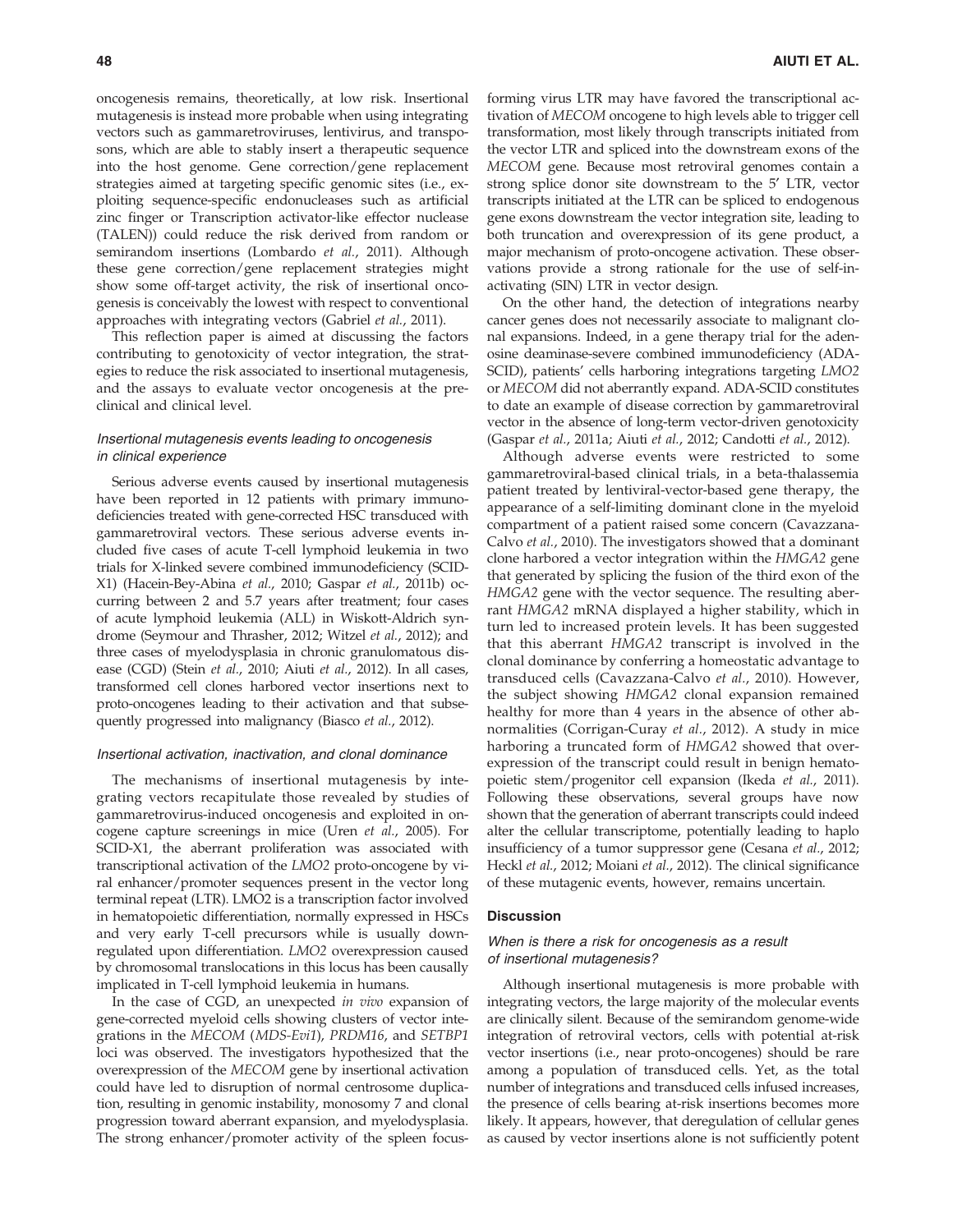to induce alterations in the cellular program that favor selfrenewal replication over proliferation in connection with differentiation or senescence. It must be noted indeed that in most genetic backgrounds, failsafe mechanisms intrinsic to the host cell efficiently prevent the insurgence of cell clones harboring integrations, conferring a selective advantage, and consequently reduce the risk of insertion-mediated oncogenesis. Indeed, premalignant cell clones harboring genotoxic integrations acquired additional genetic mutations [monosomy of chromosome 7 in CGD clinical trial or CDKN2A loss or  $TCR-\beta$  to the STIL-TAL1 locus translocation in SCID-X1 clinical trial (Howe et al., 2008)] that facilitated the progression into full malignancy.

Overall, the following cases can be envisaged:

- a. Vector insertions that are biologically silent and do not interfere with host cell genome activity.
- b. Vector insertions that interfere with host cell transcription or post-transcriptional activity of neighboring genes but are biologically irrelevant.
- c. Vector insertions that interfere with host cell transcription or post-transcriptional activity of neighboring genes but are clinically irrelevant as they induce only transient clonal expansion or ''benign'' stable relative increase of a given clone, without abnormal proliferation.
- d. Insertions that interfere with host cell transcription or post-transcriptional activity of neighboring genes that, upon additional mutagenic events, lead to cellular transformation (e.g., myelodysplastic condition, leukemic proliferation, solid tumor).

The most concerning events are represented by dominant gain-of-function mutations leading to activation of proximal proto-oncogenes, which are mediated by enhancer/ promoter elements in the vector and/or aberrant splicing from the vector transcript. Intragenic vector insertions could also lead to loss-of-function mutations in tumor suppressor genes by causing premature termination or aberrant splicing of the endogenous transcript, or induce chromatin remodeling. These mechanisms of insertional mutagenesis, however, would be of lesser concern because they usually require a second independent mutagenic event causing loss of heterozygosity at the targeted locus to reveal their oncogenic potential.

Necessary prerequisites for the definition of vector-driven aberrant clonal expansions are the following: (a) the clone bears an at-risk vector insertion within a cancer-associated gene that may cause activation of its transforming potential; (b) the vector-marked clone is long-lived; (c) the clonal contribution is sufficiently high and increasing overtime at the expense of the other engrafted clones.

#### Which factors contribute to the risk?

Several factors are thought to be important in contributing to the risk of oncogenesis:

- a. Vector design (including backbone and regulatory elements)
- b. Insertion profile
- c. Vector dose
- d. Transgene product
- e. Target cell population/organ

Vector design. A major feature contributing to the genotoxic risk of an integrating vector is the presence of active promoter (e.g., LTR) bearing strong enhancer and promoter sequences capable of *trans*-activating neighboring genes once the vector has inserted in the genome. Whereas SIN LTRs abrogate such risk, one should then consider the transactivation potential of enhancer/promoter sequences placed internally within the vector to drive transgene expression. Current knowledge would indicate that the choice of moderately active versus strong promoters further decreases the risk. The presence of splice donor/acceptor sites and polyadenylation signals within the vector, such as those present in integrating gene therapy vectors, may favor the generation of alternative transcripts potentially impacting the safety (Cesana et al., 2012; Heckl et al., 2012; Moiani et al., 2012). The potential inherent genetic instability of a vector should also be taken in account for safety monitoring.

Insertion profile. The tendency of a vector to insert in specific genomic regions, such as near transcriptional start sites as observed with gammaretroviral vectors, could increase the probability of enhancing gene expression. On the other hand, the integration profile of lentiviral vectors appears to be safer after testing on in vitro and in vivo models for genotoxicity (Montini et al., 2006; Zychlinski et al., 2008). Depending on the locus targeted, the risk is expected to be reduced with vectors aimed at gene correction or gene replacement strategies in specific genomic sites mediated by sequence-specific endonucleases. However, careful evaluation of the specificity and ''off target'' activity of these vectors should be included in the risk evaluation.

Vector dose. The risk of genotoxic events increases with the total number of integrations/transduced cells infused in a patient. The risk might be further increased if the number of vector integrations per cell also increases, but this correlation is at present unclear, at least as experienced from the range of vector copy number per genome encountered in current practice.

Transgene product. Another important point to consider is the transgene product, its mechanism of action, and whether the product requires a regulated gene expression. The risk may be higher if products involved in regulation of cellular growth are expressed inappropriately (i.e., at levels higher than normal or lacking lineage restriction), accelerating the occurrence of additional mutations.

Target cell population/organs. These are also known contributing factors to the overall risk. In general, the risk of oncogenic events appears inversely related to the maturity of cells/tissues. For example, gammaretroviral vectors are known to induce oncogenic events in HSC but not in mature lymphocytes, likely because of the different genetic program of the two cells types (Biasco et al., 2011). In vivo gene transfer into fetal tissues has been associated with a significant risk of oncogenesis compared with their adult counterpart (Themis et al., 2005). The process of cell transformation may be also favored by a predisposition to acquire additional somatic or genetic mutations pre-existing before gene transfer. For ex vivo gene transfer, the conditions to which cells are exposed in vitro (e.g., duration of culture, exposure to growth factors)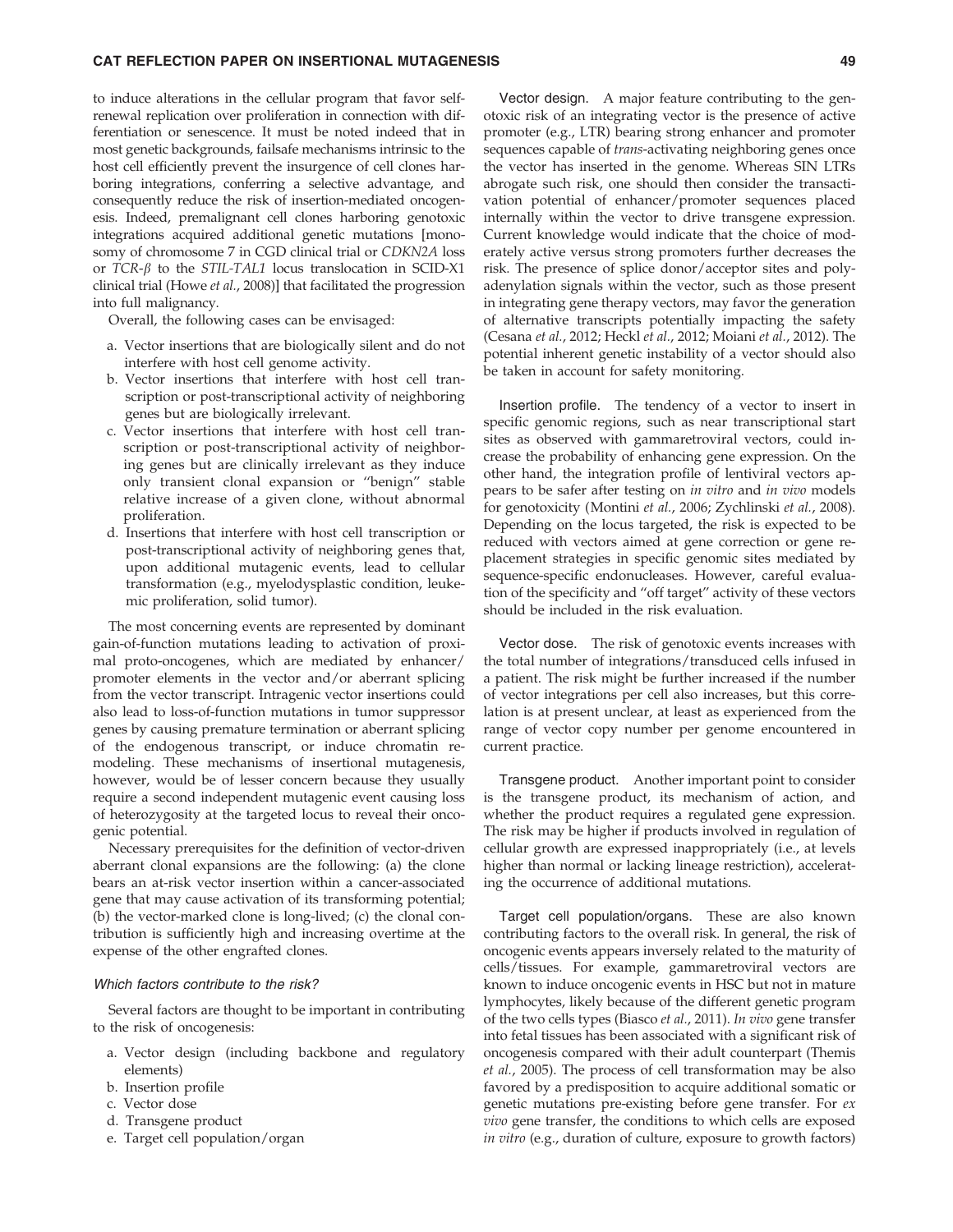and in vivo after administration of genetically modified cells (e.g., ''stressed'' hematopoiesis) should also be considered. Finally, epigenetic factors (e.g., methylation status) in controlling the transcriptional activity of vector and transgene sequences could play a role in influencing the process of vector-induced oncogenesis.

#### When are integration studies needed?

Overall, if a particular vector system is deemed to have a capacity to permanently integrate into the host cell and to last for long time in treated individuals, it could by definition carry an intrinsic risk of generating insertional mutagenesis that should be evaluated in nonclinical and clinical integration studies. Several techniques are now available to characterize the genomic distribution according to which the vector integrates and study clonality at the molecular level, in both nonclinical and clinical samples. The need and extent of integration studies in patients should depend on scientific experience with a particular vector system and the results from previous nonclinical/clinical studies.

In the initial feasibility studies for a novel vector, insertional profiling can provide important information to understand the biology of the vector and improve its safety profile. For example, for nucleases-based or zinc-fingerbased vectors that are intended to target a specific site, integration studies are an essential tools to determine the specificity of insertions. In the context of nonclinical toxicology or biodistribution, insertion studies could increase the robustness of the models by providing analyses of the vector profile in vivo and the clonal repertoire of transduced cells. These studies are of interest for integrating vectors used both for ex vivo and in vivo approaches and should be performed in the relevant target tissues/organs. In the clinical setting, integration studies may be required for the monitoring of potential safety issues identified in nonclinical studies. Such studies could complement the overall safety monitoring of patients and aide the assessment as to whether or not a particular integration profile is more or less prone to cause adverse events. Retrieving integrations from tissues/organs after in vivo injection of vectors requires invasive procedures that could be combined to studies aimed at verifying vector persistence and transduction levels, when feasible and acceptable. In the case of adverse events, vector integration studies are important in determining the potential causative role of vector integration as well as in detecting minimal residual disease after treatment.

## What information is expected from integration studies?

Methods to retrieve vector integrations should be firstly aimed at providing a representative sampling of the engrafted population of transduced cells and identify any relevant aberration in its clonal composition (such as dominance, expansion, or enrichment of clones carrying integrations within a specific subset of at-risk genes). More in-depth integration site analysis may be designed to quantify the contributions of individual vector-containing clones. Techniques such as linear-amplification-mediated polymerase chain reaction (LAM-PCR), in combination with highthroughput sequencing, are able to detect from hundreds to thousands of integration sites from a single sample depending on the abundance (integrated vector copies per cell) and clonality (different cell clones marked by distinctive vector integrations) in the tested genomic DNA. However, current techniques have still important limitations in terms of sensitivity, accurate quantification, and data interpretation. Large-scale analyses of vector integration sites have been widely carried out through the use restriction enzymes to fragment the DNA of interest that may produce biases in the representation of specific PCR products with respect to others or hamper the retrieval of some integration events. To reduce the bias associated to enzyme restriction and improve accuracy of quantification, novel nonrestrictive assays for insertion retrieval have been generated and their efficiency is currently under evaluation.

The most relevant information deriving from the safety assessment of nonclinical and clinical studies concerns

- a. the presence of clusters of insertions *in vivo* and
- b. the relative contribution of each integrant to the pool of transduced cells.

Common insertion sites. Insertional mutagenesis studies in mice use oncoretroviruses (Kool and Berns, 2009), transposons (Copeland and Jenkins, 2010), and, more recently, modified lentiviral vectors (Montini et al., 2009; Ranzani et al., 2013) to deregulate cancer genes and trigger oncogenesis in vivo. Cancer cells arising from these screenings harbor vector insertions recurrently clustered in specific regions called common insertion sites (CIS) nearby the gene culprit of oncogenesis. Similarly, leukemic and myelodysplastic cells found in the blood of patients who underwent gammaretroviral gene therapy harbored CIS nearby LMO2, MECOM, CCND2, and other cancer genes. Therefore, in certain conditions, CIS appear to be the heralds of insertional mutagenesis also in humans. However, the interpretation of data deriving from CIS from nonclinical and clinical samples should be considered with caution since CIS may not necessarily be enriched as the result of oncogenic selection but rather by a biased vector integration profile toward specific chromosomal regions. Comparative studies between vector distribution in vitro at the time of transduction and after in vivo engraftment of vector-positive cells are required to distinguish between these possibilities (Biasco et al., 2011, 2012; Biffi et al., 2011; Presson et al., 2011). CIS analyses provide relevant information on the overall genotoxic risk of a vector throughout the study population but may not be currently used to predict oncogenesis for any given individual within the study.

Clonal quantification of gene corrected cells. Molecular techniques such as LAM-PCR can provide an estimate quantitative assessment of clonal contribution of each gene corrected cells based on the number of sequence reads belonging to each vector-genome junction. However, the measurement of the frequency of each clone in the analyzed pool by integration site sequence counts remains influenced by technical constraints. The clonal diversity of gene corrected cells in a patient sample was initially estimated on the basis of the appearance of LAM-PCR products on electrophoreses gel. The presence of few bands was considered representative of an oligoclonal repertoire, whereas a smear of many bands would indicate a great number of different integration sites in the analyzed sample that could be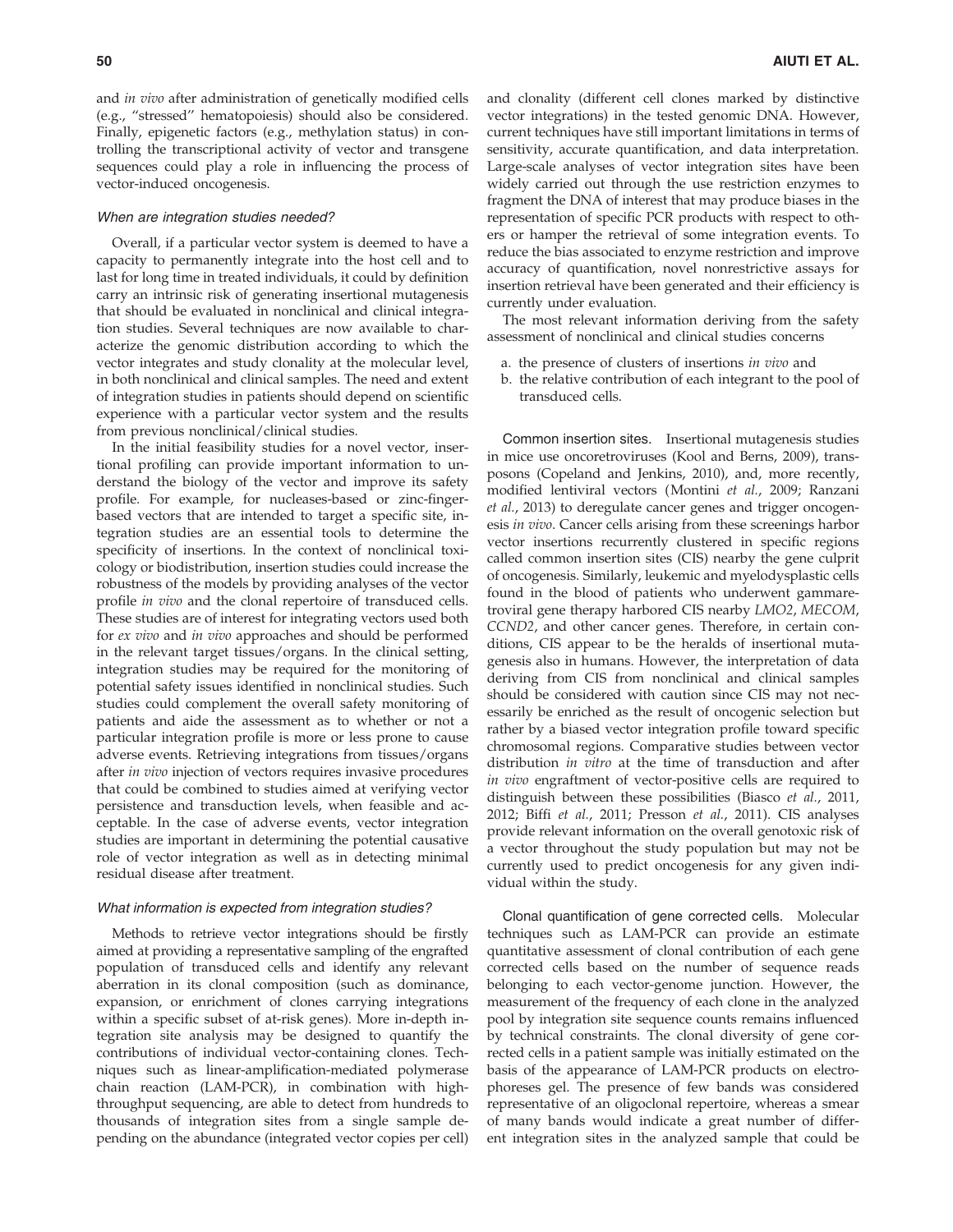## CAT REFLECTION PAPER ON INSERTIONAL MUTAGENESIS **S1** 51

then marked as polyclonal. After the introduction of highthroughput sequencing, the relative number of reads obtained for each integrant has become a relevant information. For example, the sequence counts of vector-genome junctions correlated well with the dynamics of the leukemic clones bearing LMO2 integrations in the high-throughput analysis of samples from one SCID-X1 gene therapy trial in patients before and after chemotherapic treatment. In addition, it was useful in determining the relative abundance of a clone carrying an insertion in the HMGA2 locus in the betathalassaemia patient treated. However, the LAM-PCR technique has specific technical biases linked to the use of restriction enzymes. In the absence of self-evident clonal expansions, discrepancies have been observed between insertion site frequency measured by sequencing and the results of specific quantitative PCR designed on the same vector–genome junctions. To avoid overestimation of clones in samples with low transduction or from rare cell populations, sequence counts of vector–genome junctions should also be taken into account for the frequency of transduced cells in the analyzed sample.

At current state, purely molecular data seem not to be sufficient; it is recommended to combine with data obtained through other assays (e.g., biological and immunological) and clinical observation. To follow up patients at different time points after gene therapy, it is recommended to test the persistence and contribution of identical integration sites in a given lineage overtime.

The recent development of assays for insertion retrieval independent from restriction could reduce the factors that impair the quantification of integration sites. Once these and other new nonrestrictive platforms will be consolidated, they should provide the techniques of choice for future vector integration studies (Biasco et al., 2012).

It is important that in these assays internal controls for the validation of the assays are implemented to assess the reproducibility, sensitivity, and specificity of the methods (Baum et al., 2011). During validation, different sampling of cells at the same time point and repetition of deep sequencing should also be performed to assess the influences of the biases linked to sample preparation and sequencing procedures on resulting sequence reads. This assay could also help to estimate how close the assays are to cover the totality of integration sites present in each sample.

## What is a desirable integration profile in patients treated with integrating-vector-based GTMP?

The profile of a given vector reflects first the biological properties of the wild-type virus from which they have been derived. Gamma-retroviral vectors show a strong preference for promoter regions, lentiviral vectors integrate preferentially inside transcriptional units, whereas alpha-retroviruses may show a more random distribution. It should be considered that a proper comparison between in vitro and in vivo data from patients treated with genetically modified cells is essential to draw conclusions on vector integration profile in repopulating cells. In any case, integrating vectors are expected to hit all potentially dangerous loci in the human genome. In principle, a desirable integration profile in patients who received a GTMP should be highly polyclonal, although an oligoclonal pattern may occur following low

transduction efficiency/engraftment. Mathematical models of hematopoiesis predict that oligoclonality could physiologically occur, particularly in the progenitor compartment, at longer follow-up in absence of any aberrant selection. Lack of persistent clonal expansion is considered a favorable factor, but a transient rise in clones may reflect different waves of stem cell activities or of immune responses to pathogens.

## Which strategies may reduce the risk deriving from an insertional event?

The choice of vector backbone influences the insertion profile, as seen comparing gamma-retroviral and lentiviral vectors, but also comparing different transposons with varied preferences for insertion (being the Sleeping Beauty the one that seems to have less bias in insertion preferences). SIN gamma-retroviral and lentiviral constructs can reduce the probability of vector-mediated transactivation of neighboring genes by the elimination of the enhancer/promoter sequences from viral LTRs.

In the context of SIN vectors, the use of relatively weaker promoter/enhancer such as cellular regulatory elements is preferable to viral promoter/enhancers that have been described in preclinical models to substantially increase the risk of oncogenicity. This has to be considered in the context of the level of protein product required to achieve a sufficient therapeutic effect. Chromatin insulators are boundary elements that could prevent enhancer–promoter interactions, when placed between these elements, as well as protect transgene cassettes from silencing because of positional effects. Overall, it has been suggested that insulators could improve safety by blocking the interaction between an integrating vector and the target cell genome. However, their efficacy could be limited in case of read-through transcription events generating aberrant fusion transcripts between vector and host genome and additional improvement in vector design could be required to deal with this issue. Removal of splicing acceptor/donor sites in the vectors should be considered to avoid aberrant splicing events with neighboring genomic regions upon integration. In spite of all the experience accumulated with these genetic elements, each viral vector with a particular choice of genetic elements should be carefully studied on its own right, as many factors and the different interactions between particular arrangements of these elements influence the overall genotoxic risk. Novel sequence-specific endonucleases (artificial zinc fingers nucleases, TALENs, etc.) may provide a framework for gene transfer in predetermined sites (such as AAVS1 and CCR5) that can be used for site-specific gene correction or addition (Lombardo et al., 2011; Mussolino and Cathomen, 2013). Such gene transfer in ''safe harbors'' or specific sites could significantly improve safety in therapeutic applications, but the potential risks associated with induction of DNA doublestrand breaks and repair as well as the genome-wide specificity of artificial endonucleases in target cells need to be investigated in depth.

## Nonclinical models aimed at assessing the risk of insertional oncogenesis

Several nonclinical assays aiming at addressing safety issues of integrating vector-based GTMP have been developed (Corrigan-Curay et al., 2012). The in vitro immortalization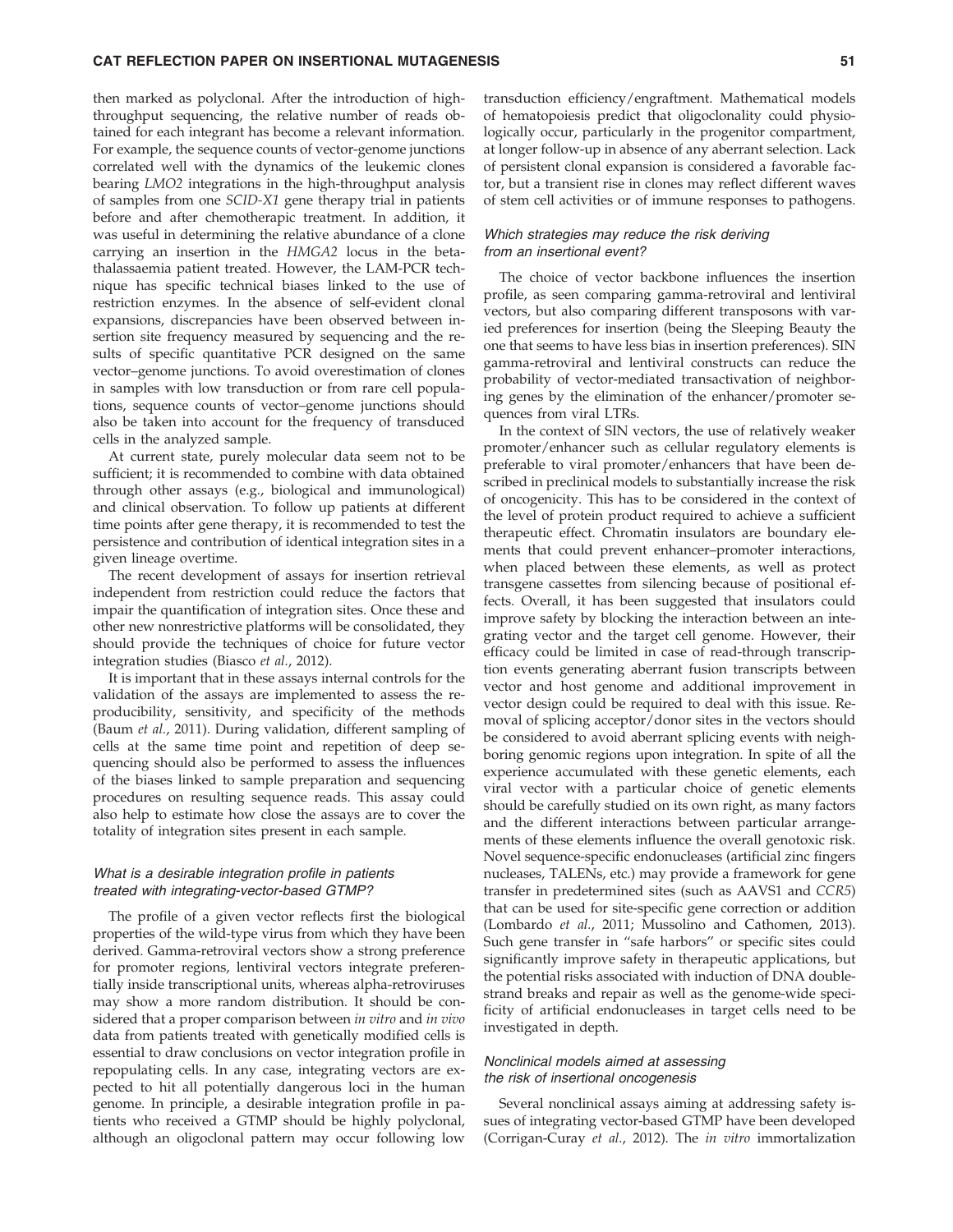assay, aimed at measuring the genotoxic potential of different vector constructs, is based on in vitro culture of murine bone marrow lineage-depleted cells. The replating frequency of transduced cells is considered the parameter of transforming potential and is determined by limiting dilution cloning and normalized per vector copy number. The sensitivity of the technique is  $1-2$  mutants/ $10<sup>5</sup>$  cells using a positive control vector with a strong viral LTR. In general, a weaker enhancer in the vector tends to reduce the fitness of the insertional mutants, possibly by lowering protooncogene upregulation levels. Limitations of this approach are that it only readouts few types of genotoxic events at selected loci and is exclusively based on the use of murine cells and myeloid lineages and that the culture conditions affect its reproducibility.

In vivo assays for tumorigenicity should be able to detect oncogenic events caused by integrating vector. Transplant of genetically modified hematopoietic progenitor or direct injection approaches of cells provide a potentially useful model. The use of wild-type mice as recipient of HSC transduced with the vector of interest has been explored as a common platform for different vectors and transgenes. However, the occurrence of leukemia/lymphoma has been reported to be low even with vectors known to be associated with development of leukemias in clinical studies, and easily confounded by the spontaneous rate of leukemia/lymphomagenesis observed with long-term follow-up of most mouse strains. Thus, the number of mice required to obtain predictive risk calculations would be very large and the studies require long times. Serial transplantations have been proposed to increase clonal selection in wild-type mice, but this could artificially stress hematopoiesis drifting the study from the actual gene therapy protocol. The evaluation of clonal skewing of integrants near genes involved in cell growth, proliferation, and survival has been proposed as a surrogate marker of leukemogenesis, but its significance for determining the oncogenetic risk within a clinical trial is currently to be determined.

Genotoxicity studies performed in disease animal models are potentially more relevant since they offer the advantage of combining analyses of vector integration with the transgene effect and general disease background. In some cases, even assays on mice reproducing the disease environment were not predictive of vector-driven tumorigenicity, as in preclinical studies for SCID-X1 gene therapy. Additionally, experiments on disease mouse models share some of the above reported limitations with genotoxicity studies on normal mice.

Another option is represented by the use of tumor-prone mouse models carrying a background potentially presensitized to the oncogenic activation by vector integration. These mice are suitable for both *in vivo* and *ex vivo* tumorigenicity studies and should allow a faster and significantly more consistent assessment of genotoxicity compared with normal mice or disease models. Indeed, in the context of tumor-prone  $Cdkn2a^{-/-}$  mice, SIN LTR and internal moderate promoter were shown to be superior in terms of safety with respect to other vector design. There are, however, some caveats linked to the use of these models (Corrigan-Curay et al., 2012). First, their inherent oncogenesis could mask the residual vector-driven genotoxicity associated to novel vector designs with a low tumorigenic potential. Additionally, the genetic and phenotypic background of this model is different from the one belonging to the disease for which the vector is designed. For example, these mice may differ from immunodeficient animal models in their ability to counteract vector-driven tumorigenesis through immune response. Crossing tumor-prone and disease mice could provide a further option for tumorigenicity studies combining acceleration of vector-driven oncogenesis with the infusion of transduced cells in the disease environment of interest. However, the interaction between the two genetic backgrounds is a long process and could generate a mouse strain with peculiar features that may hamper their use in gene therapy nonclinical studies. Finally, differences in the genome, background, and mechanisms of tumorigenicity of the various animal models should be considered when studying vector integrations in these models.

#### Clinical aspects

At present the available clinical and experimental data are limited to make meaningful prediction of the risk of insertional mutagenesis and oncogenesis. Employing the many available scientific tools as described above can help to make a risk assessment and ensure adequate risk-management and mitigation measures to be applied in clinical development of gene therapy. The reported cases indicate that it can take up to several years for tumors to develop. A long latency to tumor development also suggests a multistep progression to oncogenesis and highlights that most genotoxic vector insertions actually predispose rather than directly cause tumor development.

Plans for long-term follow-up should be foreseen for all patients who receive vector-based gene therapy. Depending on the level of risk identified, the length of follow-up, frequency, and intensity of clinical evaluation and associated laboratory investigations need to be planned for both clinical trials and at the postmarketing level. Investigators and applicants for Marketing Authorisation Application (MAA) should be aware that the risk of oncogenesis, potential or real, will be weighed against the observed/perceived benefit attributable to the therapy. A decision on marketing authorization (and likely clinical trial authorization, which is a national competent authority decision) will take into account the overall benefit–risk profile of the product for the sought indication.

## **Conclusions**

Integrating vectors represent a promising tool for ex vivo or in vivo gene addition/correction for the treatment of inherited and acquired disorders. Risks associated to insertional genotoxicity should always be carefully taken into account and considered during the development of a gene therapy product. The overall evaluation should include factors that might favor the transition from a mutagenic to an oncogenic event, such as the vector insertion profile, the presence of elements favoring insertional activation or inactivation, the biology of the transgene, and the specific target cell/tissue, and other predisposing factors should be taken into account.

Vector integration and clonality assays are important tools in the comprehensive safety evaluation of a product when performed in the context of nonclinical and clinical studies. The limitations of such studies should be considered in data interpretation until the assays are further refined and validated. The initial oncogenic events in clinical trials have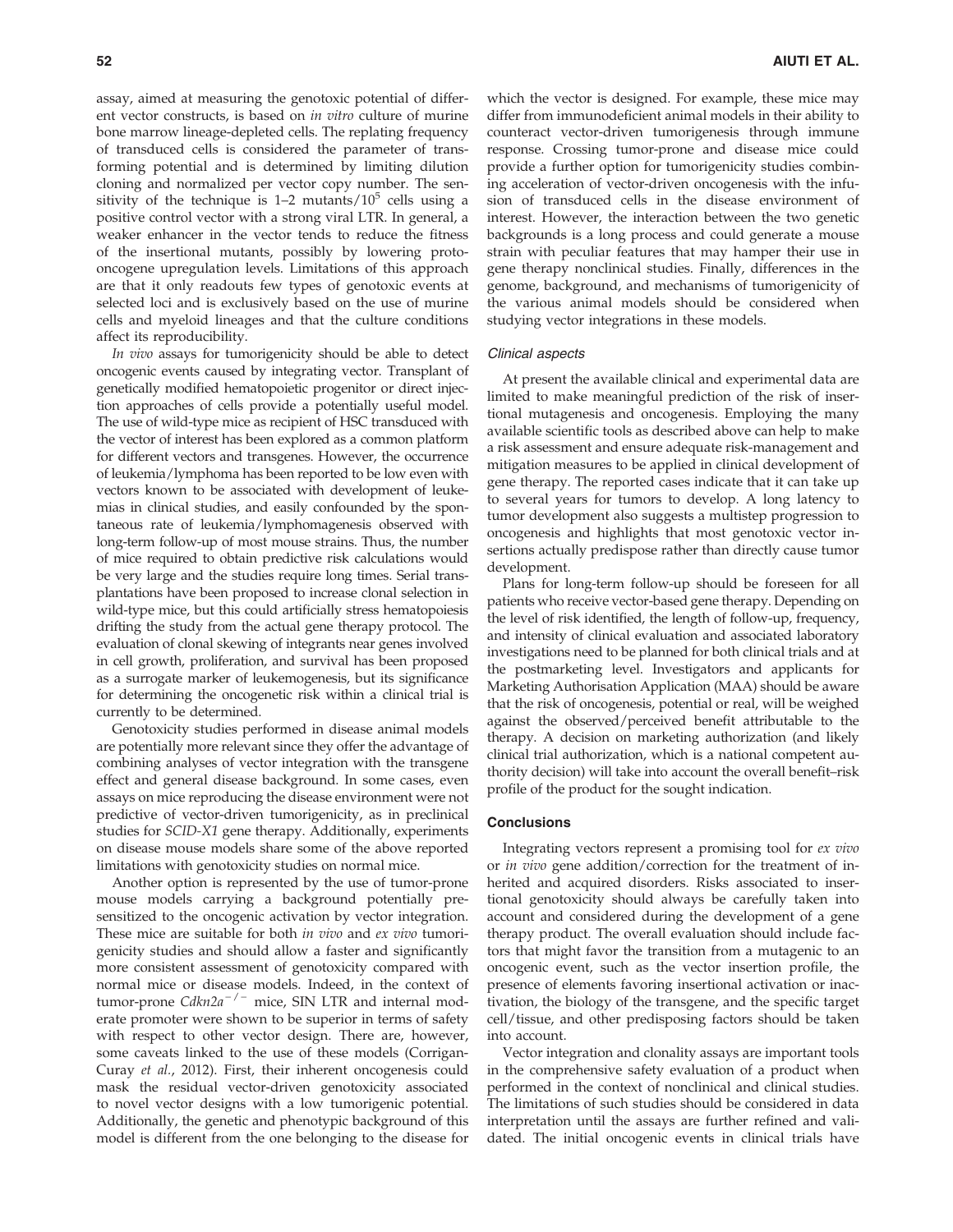prompted a rapid evolution of the technological platform, as novel vectors with potential safer profile have entered clinical applications and additional new approaches to mitigate the risk are currently being investigated. In case of appearance, accurate follow-up of expanded clones in patients is necessary to exclude the generation of potential clonal aberrancies and malignancies.

As the experimental technology available to evaluate the risk of insertional mutagenesis/oncogenesis is in evolution, it is not possible to provide a comprehensive list of investigations on which to base the clinical risk assessment. Scientific advice from regulatory authorities might be needed to take account of further scientific developments.

#### Author Disclosure Statement

No competing financial interests exist.

#### References

- Aiuti, A., et al. (2009). Gene therapy for immunodeficiency due to adenosine deaminase deficiency. N. Engl. J. Med. 360, 447– 458.
- Aiuti, A., Bacchetta, R., Seger, R., et al. (2012). Gene therapy for primary immunodeficiencies: part 2. Curr. Opin. Immunol. 24, 585–591.
- Balaggan, K.S., and Ali, R.R. (2012). Ocular gene delivery using lentiviral vectors. Gene Ther. 19, 145–153.
- Baum, C., Modlich, U., Gohring, G., and Schlegelberger, B. (2011). Concise review: managing genotoxicity in the therapeutic modification of stem cells. Stem Cells 29, 1479–1484.
- Biasco, L., et al. (2011). Integration profile of retroviral vector in gene therapy treated patients is cell-specific according to gene expression and chromatin conformation of target cell. EMBO Mol. Med. 3, 89–101.
- Biasco, L., Baricordi, C., and Aiuti, A. (2012). Retroviral integrations in gene therapy trials. Mol. Ther. 20, 709–716.
- Biffi, A., et al. (2011). Lentiviral vector common integration sites in preclinical models and a clinical trial reflect a benign integration bias and not oncogenic selection. Blood 117, 5332– 5339.
- Boztug, K., et al. (2010). Stem-cell gene therapy for the Wiskott-Aldrich syndrome. N. Engl. J. Med. 363, 1918–1927.
- Candotti, F., et al. (2012). Gene therapy for adenosine deaminasedeficient severe combined immune deficiency: clinical comparison of retroviral vectors and treatment plans. Blood 120, 3635– 3646.
- Cartier, N., et al. (2009). Hematopoietic stem cell gene therapy with a lentiviral vector in X-linked adrenoleukodystrophy. Science 326, 818–823.
- Cavazzana-Calvo, M., et al. (2010). Transfusion independence and HMGA2 activation after gene therapy of human  $\beta$ -thalassaemia. Nature 467, 318–322.
- Cesana, D., et al. (2012). Whole transcriptome characterization of aberrant splicing events induced by lentiviral vector integrations. J. Clin. Invest. 122, 1667–1676.
- Ciceri, F., et al. (2009). Infusion of suicide-gene-engineered donor lymphocytes after family haploidentical haemopoietic stemcell transplantation for leukaemia (the TK007 trial): a nonrandomised phase I-II study. Lancet Oncol. 10, 489–500.
- Copeland, N.G., and Jenkins, N.A. (2010). Harnessing transposons for cancer gene discovery. Nat. Rev. Cancer 10, 696–706.
- Corrigan-Curay, J., et al. (2012). Challenges in vector and trial design using retroviral vectors for long-term gene correction

in hematopoietic stem cell gene therapy. Mol. Ther. 20, 1084– 1094.

- Gabriel, R., et al. (2011). An unbiased genome-wide analysis of zinc-finger nuclease specificity. Nat. Biotechnol. 29, 816–823.
- Gaspar, H.B., et al. (2011a). Hematopoietic stem cell gene therapy for adenosine deaminase-deficient severe combined immunodeficiency leads to long-term immunological recovery and metabolic correction. Sci. Transl. Med. 3, 97ra80.
- Gaspar, H.B., et al. (2011b). Long-term persistence of a polyclonal T cell repertoire after gene therapy for X-linked severe combined immunodeficiency. Sci. Transl. Med. 3, 97ra79.
- Guy, H.M., McCloskey, L., Lye, G., et al. (2013). Characterization of lentiviral vector production using microwell suspension cultures of HEK293T-derived producer cells. Hum. Gene Ther. Methods 24, 125–139.
- Hacein-Bey-Abina, S., et al. (2010). Efficacy of gene therapy for Xlinked severe combined immunodeficiency. N. Engl. J. Med. 363, 355–364.
- Heckl, D., et al. (2012). Lentiviral vector induced insertional haploinsufficiency of Ebf1 causes murine leukemia. Mol. Ther. 20, 1187–1195.
- Howe, S.J., et al. (2008). Insertional mutagenesis combined with acquired somatic mutations causes leukemogenesis following gene therapy of SCID-X1 patients. J. Clin. Invest. 118, 3143–3150.
- Ikeda, K., Mason, P.J., and Bessler, M. (2011). 3¢UTR-truncated Hmga2 cDNA causes MPN-like hematopoiesis by conferring a clonal growth advantage at the level of HSC in mice. Blood 117, 5860–5869.
- Kool, J., and Berns, A. (2009). High-throughput insertional mutagenesis screens in mice to identify oncogenic networks. Nat. Rev. Cancer 9, 389–399.
- Lombardo, A., et al. (2011). Site-specific integration and tailoring of cassette design for sustainable gene transfer. Nat. Methods 8, 861–869.
- Mavilio, F., et al. (2006). Correction of junctional epidermolysis bullosa by transplantation of genetically modified epidermal stem cells. Nat. Med. 12, 1397–1402.
- Moiani, A., et al. (2012). Lentiviral vector integration in the human genome induces alternative splicing and generates aberrant transcripts. J. Clin. Invest. 122, 1653–1666.
- Montini, E., et al. (2006). Hematopoietic stem cell gene transfer in a tumor-prone mouse model uncovers low genotoxicity of lentiviral vector integration. Nat. Biotechnol. 24, 687–696.
- Montini, E., et al. (2009). The genotoxic potential of retroviral vectors is strongly modulated by vector design and integration site selection in a mouse model of HSC gene therapy. J. Clin. Invest. 119, 964–975.
- Mussolino, C., and Cathomen, T. (2013). RNA guides genome engineering. Nat. Biotechnol. 31, 208–209.
- Naldini, L. (2011). Ex vivo gene transfer and correction for cellbased therapies. Nat. Rev. Genet. 12, 301–315.
- Ott, M.G., et al. (2006). Correction of X-linked chronic granulomatous disease by gene therapy, augmented by insertional activation of MDS1-EVI1, PRDM16 or SETBP1. Nat. Med. 12, 401–409.
- Presson, A.P., Kim, N., Xiaofei, Y., et al. (2011). Methodology and software to detect viral integration site hot-spots. BMC Bioinformatics 12, 367.
- Ranzani, M., et al. (2013). Lentiviral vector-based insertional mutagenesis identifies genes associated with liver cancer. Nat. Methods 10, 155–161.
- Rossi, J.J., June, C.H., and Kohn, D.B. (2007). Genetic therapies against HIV. Nat. Biotechnol. 25, 1444–1454.